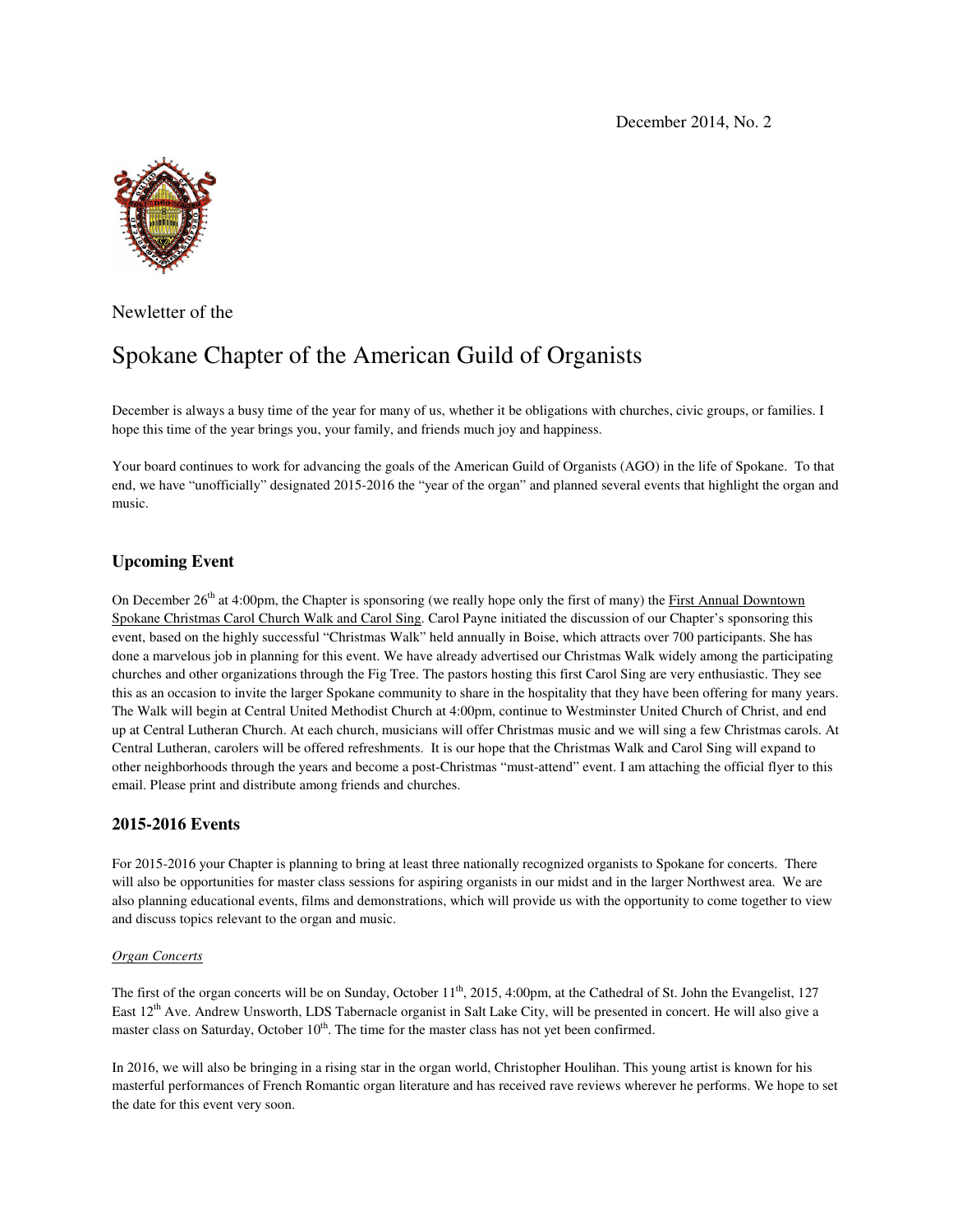We are also planning on bringing yet one more organist in 2016. Discussions are ongoing about who that will be, but I can assure you that he will be an astounding presence in Spokane. Todd Wilson's name has been mentioned.

#### *Educational Events*

We have planned two events that we hope will be both educational and entertaining.

The first event will be a showing of the BBC series, *Music and Monarchy: British royal history as told by its music*.

"*Britain's monarchs have molded the story of British music as patrons, tastemakers, and even composers…Each episode is lavishly scored….recordings include music by William Byrd, Thomas Tallis, Henry Purcell, George Frederic Handel, Edward Elgar, and William Walton….performed in the spectacular locations where the monarchs first heard them: Westminster Abbey, Buckingham Palace, the chapel of King's College at Cambridge…."* (Cited from liner notes)

This event will be held in two parts; the first (episodes 1 and 2) will be on February  $6<sup>th</sup>$ ,2015, at 6:30pm. The second part (episodes 3 and 4) will be on February  $20^{th}$ , 2015, at 6:30pm. Both parts will be shown at St. Mark's Lutheran on Grand in their very comfortable media room on a large screen TV. Tasty refreshments will be provided.

You may view the trailer here: https://www.youtube.com/watch?v=ubvVNk24beU

The second of these two educational events will be on April 21<sup>st</sup>, 2015, at 7:00pm. This event will be hosted by the Allen Organ Company and Northwest Organ and co-sponsored by your Chapter. Bruce Roerbach, from Allen, will be in town and will present a documentary program on the French organ builder, Cavaille-Coll. The documentary DVD, *The Genius of Cavaillé-Coll*, *"celebrates the life and work of Aristide Cavaillé-Coll (1811 – 1899), the great French organ builder whose work inspired the magnificent compositions of the French Romantic Organ School – Franck, Widor, and Guilmant."* (Cited from liner notes) This event will be at St. Matthew's Lutheran Church, 6906 N. Country Homes Boulevard, at 7:00pm. It's my understanding that portions of the documentary will be played through St. Matthew's Allen using the Cavaille-Coll stop list. Sounds very exciting.

You can view the DVD trailer here: https://www.youtube.com/watch?v=G36AJPpo4lo

Two social events are also planned: the Epiphany Party (January 2<sup>nd</sup> ,6:00pm) hosted by Vince and Carla Roland at their house, 4019 S. Suncrest Dr., 6:00pm; and the Summer Picnic (June 14, 3:00pm) at Floyd Czoski's house, 4802 W. Shawnee Ave.

Below are the minutes from the November  $8<sup>th</sup>$  Board Meeting.

You are always invited to contact any of your Board members with ideas and concerns.

Sincerely,

Jim Holmes, Dean Spokane Chapter of the American Guild of Organists

===========================================================

AGO Board Meeting Minutes November 8, 2014 at Carolyn Payne's home

In attendance: Robert, Carolyn, Milt, Jim H., Byrl, Janet, Kent, Nisha, An enjoyable social time was held over Carolyn's generous and delicious brunch food.

It was decided to give away the organ CD's at the Central Lutheran hymn sing. Milt has stored these. Jim H. will store leftovers. Nisha will pick up the cased CD's from Milt and present them at the event.

The idea of the Christmas Carol Walk from Boise's example was adopted. Jim H. will make a flyer to be made available at the hymn sing and to be given to the churches for their newsletters. The event will begin at 4 pm at the Methodist Church (3rd and Howard), progressing to Westminster Congregational Church, and on to Central Lutheran. Each stop will include organ music and carol singing amounting to about onehalf hour. Refreshments will be served at Central. Nisha will pick hymns, hoping to use the on-site church hymnals. Janet will contact radio outlets.